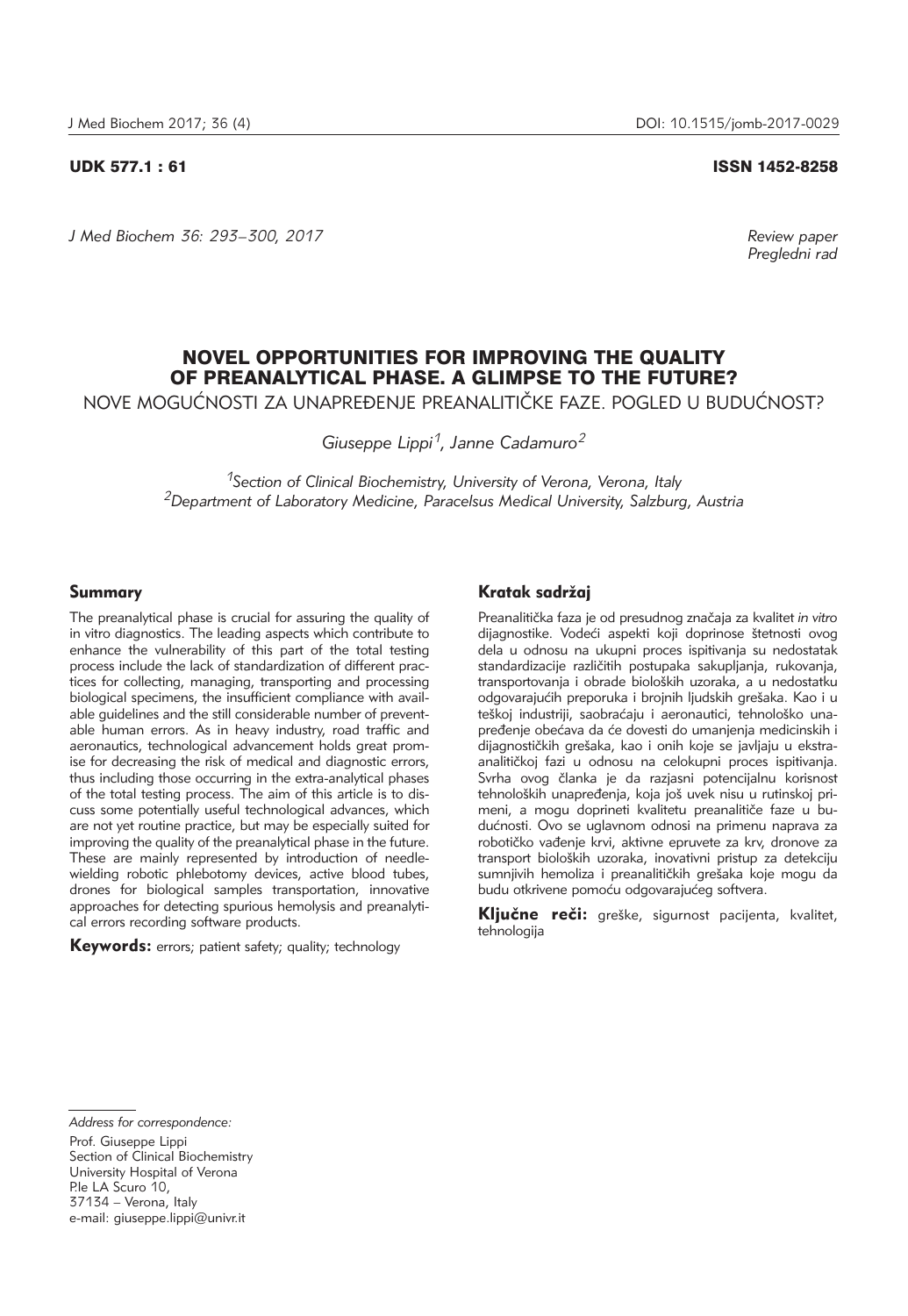#### Introduction

The preanalytical phase, encompassing appropriate test selection along with all those activities needed for collection and preparation of biological samples before testing, is a crucial aspect for assuring the quality of in vitro diagnostics (1). It is now clear that preanalytical errors not only have a considerable impact on the reliability of tests results, but also represent the most important sources of diagnostic problems, so having more of an impact on the patients pathway than analytical and postanalytical mistakes. The leading aspects contributing to enhance the overall vulnerability of the preanalytical phase include the lack of standardization of different practices for collecting, managing, transporting and processing specimens, the still insufficient compliance with available preanalytical guidelines or recommendations, along with a considerable number of (preventable) human errors (2, 3). As in heavy industry, road traffic and aeronautics (4), technological advancement holds great promise for lowering the risk of medical and diagnostic errors (5, 6). This aspect is especially magnified in those processes importantly relying on human involvement, such as the many manuallyintensive activities of the preanalytical phase (7, 8). A reliable approach for overcoming preanalytical problems is hence based on the introduction of lean management (i.e., six sigma or the value chain principle) or technological innovations, some of which borrowed from other human activities (9, 10). Therefore, the aim of this article is to discuss some innovative tools which may be especially suited for improving the quality of the preanalytical phase, especially those which are not yet ready for prime time, but may be seen as valuable opportunities for the future.

## Needle-wielding robotic phlebotomy devices

Venipuncture is one of the most frequently performed medical procedures in healthcare (11, 12). Although a large heterogeneity exists around the professional figure of the phlebotomist worldwide (i.e., blood drawing can be performed by certified phlebotomists, nurses, physicians and even by the administrative staff in different countries) (13), this activity remains virtually unavoidable for obtaining whole blood, serum or plasma specimens needed for performing laboratory testing, and still necessitates to be manually performed by the healthcare operators. Several lines of evidence attest that blood collection remains one of the leading sources of preanalytical problems (11,12), which may often translate into tangible risks for specimen quality and patient safety. The main drawbacks making venipuncture a high-risk procedure for the quality of blood samples are insufficient training of phlebotomists, poor compliance with available guidelines and lack of standardization of this practice (14). Although some recommendations have

been made available about the best procedure to be followed for drawing blood (8), the activity itself remains extremely operator-dependent, since each single phlebotomist has developed a subjective practice about the use of blood collection device (i.e., straight needles or winged blood collection sets), cleansing the venipuncture site, where (and how) puncturing the vein, inclination of the needle (or even bending it), the way to place the hand on patient's arm and managing the needle holder, the timepoint of tourniquet release, the use of cotton or gauge pads over the venipuncture site when the needle is still inserted into the vein, as well as accurate filling of blood tubes. Due to these many poorly standardized activities, educational programs and technological tools replacing phlebotomist's activity should be regarded as an intriguing opportunity (15), which may also be effective to abate the risk of needlestick injuries. Interestingly, some appealing solutions are being developed. One of this entails the use of needlewielding robotic phlebotomy devices. The development of multi-axis arms industry has allowed to manufacture specific robots aimed to partially replace phlebotomist activity, more or less like surgical robots have partially relieved surgeons' activity (16). The Veebot System (Veebot LLC, Mountain View, CA, USA), one of these new portable devices, actually resembles a modified version of Epson's standard manipulator arms. Briefly, the vein to be punctured is selected by combining near-infrared illumination with computer vision software. According to manufacturer's claims, melanin concentration and skin tones do not influence the capability of detecting the vein. The use of an inflatable cuff allows arresting venous blood flow and pumping the vein, while the ultrasonic Doppler imaging permits to monitor the blood flow. The selected vessel is then immobilized by the device and a robotically driven needle is inserted into the target vein, driven by ultrasound imaging. The success rate of the Veebot System has reported to be around 80%, although no data have been published to confirm this claim. Moreover, no commercialization of this system is expected unless the rate of successful venipuncture will get over 90%. An alternative device has then been proposed by Chen et al. (17). The concept is basically the same, wherein this device also combines near-infrared imaging, computer vision and robotically guided needle (coupling a 2 degree-offreedom [DOF] gantry system with a 3 DOF injection arm) within a portable case. Once the target vein has been visualized by imaging and real-time 3D mapping, the vessel is punctured, the needle is disengaged and the healthcare operator performs the remaining part of blood collection (i.e., drawing blood into collection vials). A touchscreen interface permits to strictly monitoring the entire process and intervention in cases of failure or emergency. Most importantly, the performance of the device in automatically puncturing the vein was evaluated in 270 repetitions using a darkskinned phlebotomy training model, and yielded a first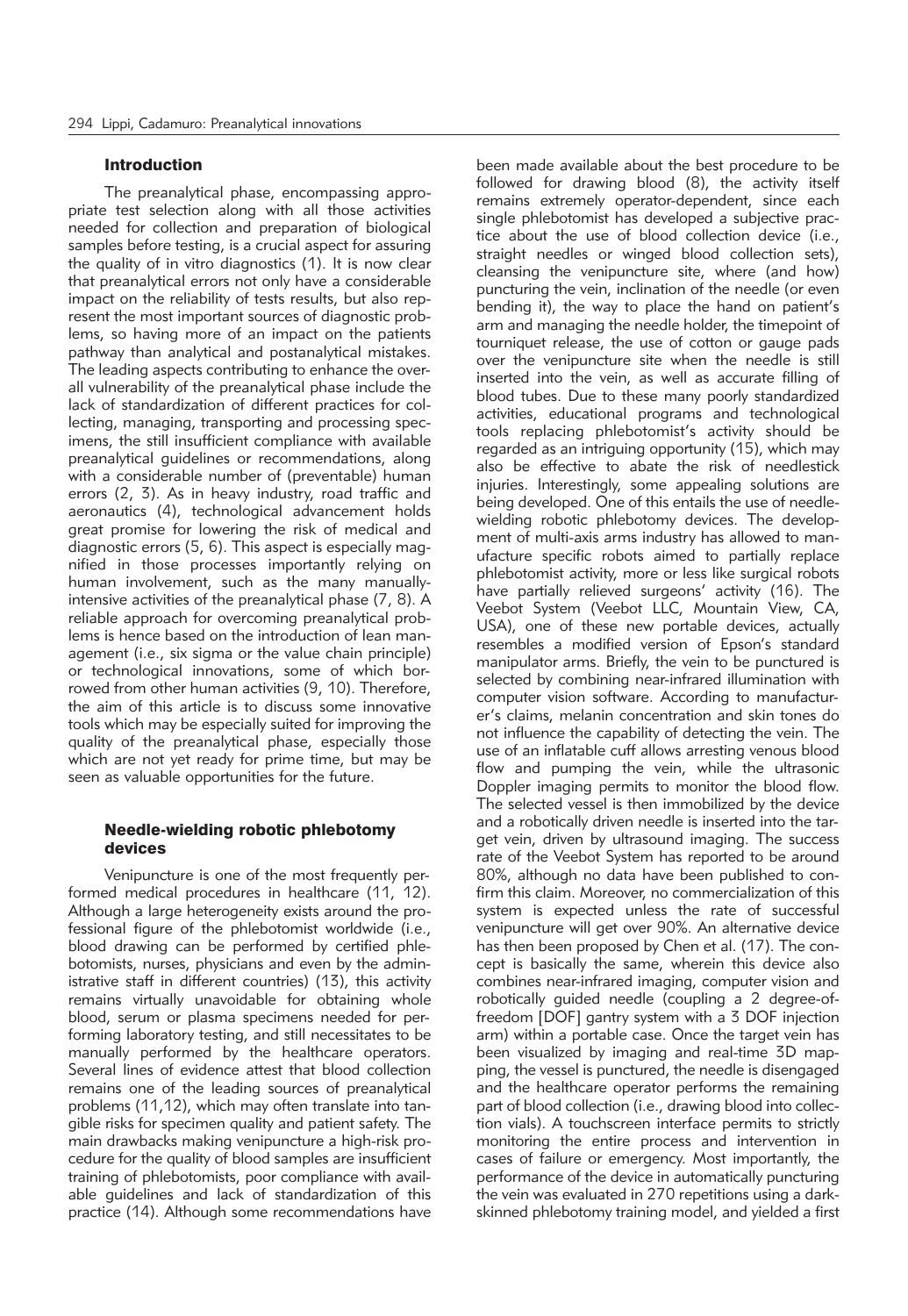insertion attempt success rate of 100%. Overall, the mean distance between the needle and the center of the vessel was found to be 0.43±0.21 mm (17). The interesting results of this prototype device were then replicated by the same team of authors in ensuing publications, with refined instrumentation based on 6 DOF, 7 DOF and 9 DOF image-guided venipuncture robots (18–20). The performance and applicability of these devices are actually very similar to those described for the former prototype.

Despite this technology holds great promise for improving standardization and, consequently, the overall quality of venous blood collection practice, some drawbacks need to be highlighted. First, the cost of these devices is still unpredictable, and it remains to be defined whether or not the expenditure may be sustainable by the healthcare system. Notably, some of these systems still need manual intervention for placing blood collection tubes into the robot and/or aspirating blood from the vessels. Therefore, the potential impact on personnel saving remains unclear. As phlebotomy is a common physician-patient or nurse-patient interaction, doubts remain as to whether human replacement with robotic devices will be serenely accepted by the patients. Last but not least, no clinical validation data (i.e., in animals or humans) has been published as yet, so that the potential clinical, economical and clinical advantages need to be fully defined.

### Active blood tubes

The intrinsic characteristics of the blood collection tubes are essential determinants for obtaining reliable results of in vitro diagnostic testing. The major aspects influencing the quality of a blood tube are the physical characteristics of the tube itself, of the additives and the plasma/serum separators (when these are present), along with high quality manufacturing and high standardization of batches of products (21). Due to their obvious function, the blood tubes should have such a high degree of quality that what will be contained within (i.e., the blood) maintains its chemical and biological characteristics for the longest time possible before testing. Another critical element is that the blood tubes should unequivocally match patient identity, thus preventing the risk of incurring in identification errors (22). This is typically achieved by placing a barcoded label on the tube, which is supposed to contain all the essential information needed for being used with the modern laboratory instrumentation (i.e., patient identity, type of tubes, filling volume, date of blood collection, type of tests ordered), which has bidirectional connection with the laboratory information system (LIS). Although the application of blood tube labels represents now the one and only approach for storage of essential data, and is hence virtually unreplaceable, some interesting approaches are underway. A silicon valley-based com-

pany has recently developed a 2-mm, ultra-wideband (UWB) passive radio-frequency identification (RFID) chip, which can be applied to conventional blood collection tubes (23). The 128 bits read-only memory of the chip allows the storage of a huge amount of data, much higher than that usually contained in a barcoded label. According to the manufacturer, additional advantages of this solution are the efficient locating capability, which allows to precisely know the location of the tube within a 20 m distance, as well as the possibility to transfer the information stored into the chip directly to the LIS, with no need of barcode reading by the analyzer, and so completely overcoming the well-known shortcomings of traditional labels (i.e., label detachment, illegible label, impossibility to trace time of collection and length of transportation, no information about phlebotomist). Although the marketing of this intriguing innovation has not been started as yet, there are great expectations that RFID chips on blood tubes may substantially contribute to enhance efficiency of laboratory organization and increase patient safety.

Microelectromechanical applications represent another possible breakthrough in manufacturing of blood collection tubes. The lab-on-a-chip technology has made enormous progresses in the past decade. Beginning with microscopic sensors system for continuous blood glucose (24) and potassium (25) measurements, the new generation of microelectromechanical devices has the capability of measuring a vast array of biochemical analytes (26). Therefore, one can truthfully imagine the tremendous advantages of placing microscopic sensors for continuous monitoring of glucose and potassium into a blood tube. The continuous monitoring of the concentration of these two analytes may allow to obtain extremely precise information about what has happened inside the tube, from collection to arrival to the laboratory. In fact, a gradually decreasing glucose concentration reflects blood cell metabolism during transportation, whereas increasing potassium values from tube collection to its arrival in the laboratory reliably mirror ongoing hemolysis or blood cells activation (27), thus providing much more reliable information about the conditions of sample shipment than using conventional data loggers inserted into transport boxes (28). Despite the cost of these microchips has been traditionally seen as a major hurdle for routine application, the new generation of biochips encompasses reusable devices, which may cost a few cents of an Euro (29).

#### Sample transportation by drones

The transportation of biological samples is a big issue in pathology and laboratory diagnostics. The ongoing revolution in the organization of laboratory medicine services worldwide, which is mainly driven by consolidation of tests within larger facilities according to the so-called »hub-and-spoke« paradigm, has contributed to generate enormous challenges related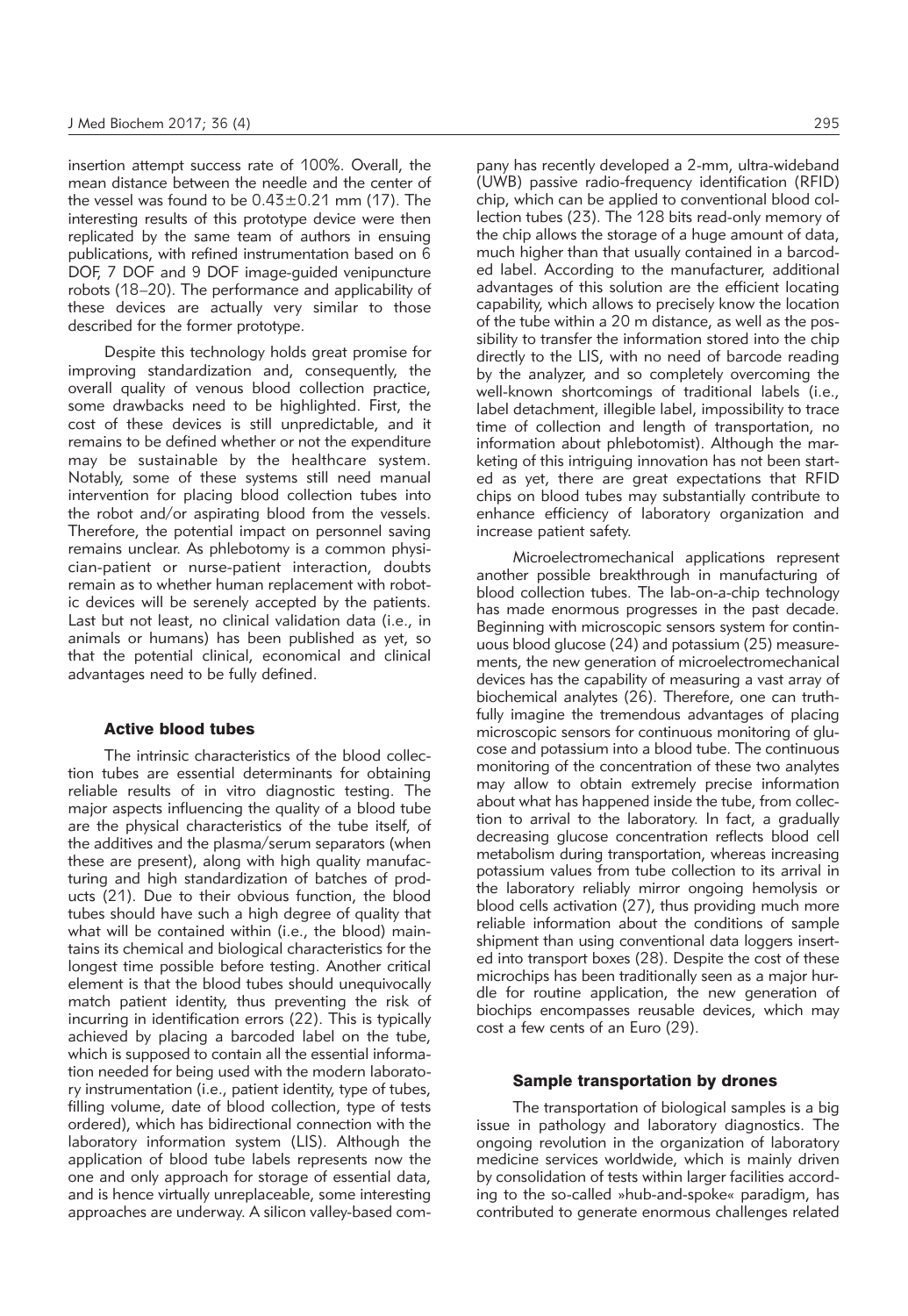to the optimal conditions of sample transportation, in terms of both length and conditions of conveyance (30). The increasing deliverance of biological samples to reference (i.e., »hub«) centers, or even from the wards to the laboratory in large healthcare facilities, is conventionally made by the healthcare personnel, or using motor vehicles such as bicycles, motorcycles, cars, vans or tracks.

The term drone, conventionally used for defining Unmanned Aerial Vehicles (UAVs) or Unmanned Aerial Systems (UASs), refers to aircrafts without a human pilot aboard, which have been originally developed nearly 30 years ago for military purposes. A typical civil drone is a device with a cost comprised between 5000 to 20000 Euros, which can fly with a few hours autonomy at a speed usually comprised between 60–100 km/h, conveying 5–10 kg payload, over a distance of 30–100 km depending on the model (31). Shortly after their introduction for military purposes (i.e., intelligence service, acquiring targets, delivering missiles and bombs), the potential advantages of flying these devices for civilian purposes have emerged, thus including policing and surveillance, deliveries of goods, aerial photography and agricultural services. More recently, the reliable use of these devices for humanitarian response and disaster relief has also considerably increased (32), along with their potential employment for transportation of biological specimens. In an interesting study, Amukele et al. (33) flew a set of blood samples with a small fixedwing aircraft, for a period comprised between 6 to 38 min. Interestingly, the comparison of test results of as many as 33 laboratory parameters obtained in blood samples transported by the drone or held stationary displayed a very modest variation, with a mean difference always <1%, except for glucose (i.e., bias, 3.2%). In a subsequent study, the experiment was repeated by using the drone for transporting 6 leukoreduced red blood cells (RBCs) and 6 apheresis platelet units (34). This study also showed no evidence of hemolysis and no significant change of platelet count, pH or mean platelet volume. Although this experimental data seemingly suggests that biological sample transportation by drones may be regarded as a feasible and viable perspective for the future, some important issues need to be addressed. The internet resources Drone Crash Database lists all military drone crashes since January 1, 2007 up to the last update (March 18, 2016) (35). Overall, 267 accidents have been recorded in 10 years of experience flying military drones. As regards civil or domestic usage, and beside events with broad media coverage such as the drone nearly hitting the six-time Alpine sky World champion Marcel Hirscher in December 2015, the US Federal Aviation Administration (FAA) has recorded nearly 600 drone incidents in six months (i.e., from August 2015 through January 2016) (36). Most of the drone accidents are actually attributable to loss of control in-flight, unpredictable events during takeoff and in cruise, or to equipment problems. Overall, technical failure of aircraft components were implicated in nearly two-third of the accidents, with human errors representing the remaining part (37). This important evidence leads to the conclusion that flying drones for shipping biological samples is indeed a valuable perspective for the future, but many doubts remain as to whether the advantages of widely using these devices for healthcare purposes may overwhelm the tangible perils at present.

# Innovative approaches for detecting spurious hemolysis

Hemolysis is conventionally defined as injury or complete breakdown of RBCs in blood, a phenomenon that often reflects a more generalized issue of all corpuscular blood elements damage (i.e., erythrocytes, leukocytes and platelets). This pathological process is conventionally classified in two main categories, that is »in vivo« hemolysis (also known as hemolytic anemia), when RBC are damaged into the circulation due to presence of hemolytic diseases, or »in vitro« hemolysis (i.e., spurious hemolysis), when the erythrocytes are injured at any stage from blood collection to analysis. It is now undeniable that spuriously hemolyzed specimens are the main preanalytical problem in laboratory diagnostics, since the release of hemoglobin and other intracellular compound in serum or plasma may seriously jeopardize the quality of testing, but also carries substantial impact on healthcare budget and organization (38). Although there is still controversy on how the laboratory should deal with hemolyzed samples (39, 40), their systematic and automatic identification by using the hemolysis index (HIL) is now commonplace (41). The superiority of this approach over traditional visual inspection of centrifuged samples has been clearly demonstrated (42). Nonetheless, some problems remain for accurate detection of sample hemolysis, especially when processing whole blood specimens, or when the modern instrumentation equipped with the serum indices is unavailable such as outside the conventional laboratory environment or in low income countries.

The issue of identifying spurious hemolysis in whole blood specimens is especially concerning, considering that the hemolysis rate can be as high as 4% in whole blood samples collected for blood gas analysis (43). These unsuitable samples may remain virtually undetected because physical separation of plasma or serum from blood cells is not necessary using whole blood analyzers. To overcome this issue, some interesting opportunities are emerging (*Table I*). Based on the original study of Kobos et al. (44), a first patent has been granted to the company Instrumentation Laboratory (Boston, MA, USA; inventors: Balasubramanian S. and D'Orazio P.) for the use of whole blood hemolysis sensors (45). As for specific details available in the patent application, this reagent-free invention is based on an electrochemical hemolysis sensor with an external membrane for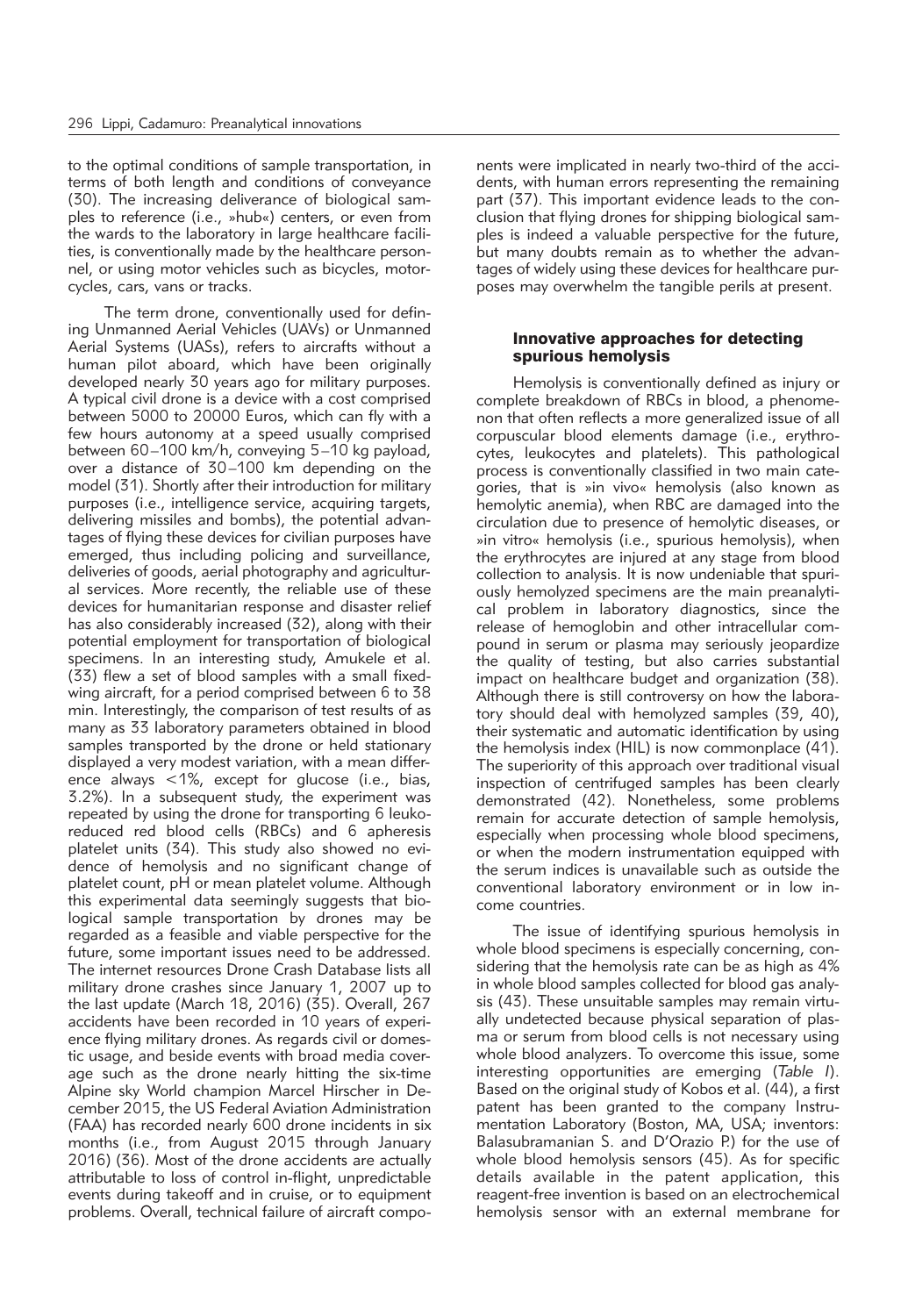Table I Innovative technologies for detecting hemolysis in whole blood.

- 1. Hemolysis sensors
- 2. Integrated systems of plasma separation followed
	- by optical hemoglobin assessment
		- a. Velocity gradient plasma separation using nonpositive blood pumps
		- b. High velocity plasma separation within a reagent disc
		- c. Microfluidic-based plasma separation
		- d. Gravity separation of plasma
		- e. Capillary separation of plasma coupled with smartphone camera-based assessment
- 3. Equations based on routine hematological parameters

increasing the efflux of hydrogen peroxide  $(H_2O_2)$ combined with another membrane containing a  $H_2O_2$ -triggering oxidoreductase enzyme (e.g., glucose oxidase or lactate oxidase) and a flow chamber close to the external membrane enabling direct contact with blood. The addiction of a whole blood hemolyzed specimen within the electrochemical sensor triggers an electrochemical reaction with generation of  $H_2O_2$  in the presence of free-hemoglobin  $(Fe<sup>2+</sup>)$ . The registration of a decreased electrical current between  $4-50\%$  compared to a non-hemolyzed whole blood specimen is then suggestive for the presence of hemolysis in blood. The major advantage of this technique is that whole blood specimens do not need to be centrifuged before being introduced in the system. Despite no analytical evaluation has been published so far, the performance of the original sensor developed by Kobos et al. (44) was proven to be excellent, displaying 97% agreement with the reference cyanmethemoglobin assay. Notably, an alternative approach has been published nearly 30 years ago by Ito et al. (46), which was based a compact hemolysis sensor where plasma is continuously separated from blood cells by velocity gradient (i.e., using a non-positive blood pump) within a disk installed on a housing wall. The change of hemoglobin concentration is detected as variation of plasma absorbance through an optical monitor unit consisting of a LED  $(\lambda$ max, 560 nm), an interference filter ( $\lambda$ , 540 nm) and a photodiode. The device has been originally developed for continuously monitoring the changes of free hemoglobin concentration in blood during extracorporeal circulation, but its potential application for detecting spurious sample hemolysis are noteworthy.

These solutions are intriguing, but have remained mostly speculative so far since no commercial application has appeared. However, an alternative solution is already available in the market. The compact analyzer Abaxis Piccolo Xpress (Union City, CA, USA) is a point of care instrumentation designed for the measurement of a large number of clinical chemistry analytes (47). According to the claim of the manufacturer, the instrument performs automatic detection of physical interferents such as hemolysis, lipemia and icterus, which should hence eliminate the need for visual inspection of the samples. Briefly, heparinized blood is introduced into a reagent disc containing a diluent and test-specific reagent beads. The disc is then placed into the analyzer, and is spun at high velocity for separating plasma from blood cells. The presence of hemolysis, lipemia, and icterus is then assessed by means of absorbance readings at 340 nm, 405 nm and 467 nm, respectively. A semi-quantitative measure of sample indices is finally reported along with each test result, without excessive delay in turnaround time or additional sample volume needed for testing. The principle of microfluidic-based plasma separation has been used by Son et al. (48) to develop a simple and robust on-chip blood plasma separation device, in which a membrane filter has been positioned on the top of a vertical up-flow channel. This system allows obtaining a highly efficient plasma separation (e.g., containing ∼90% of protein and ∼100% of nucleic acids of original blood). The separated plasma can then be visually inspected to identify the presence of cell-free hemoglobin. A similar solution for non-invasive detection of cell-free hemoglobin in blood bags has been proposed by Netz et al. (49). The optical device consists of a hemoglobin sensor which assesses cell-free hemoglobin in a flexible tube connected to the bag, after separation of plasma from blood cells by means of gravity sedimentation. The hemoglobin detection limit was found to be 0.02 g/L. with a 2.4% imprecision at hemoglobin concentration of 10 g/L. Notably, the use of point of care devices with integrated means of hemolysis detection seems more practical for routine use than other devices needing separate sample analysis.

Archibong et al. (50) recently developed a pointof-care mobile phone-based system capable to rapidly detect the level of hemolysis in plasma. The software has been adapted to be used with a vast array of commercial mobile phones and is coupled with a 3D printed sample holder that can be attached to the smartphone. Briefly, a microtube or a ∼1 mm diameter capillary tube are placed into the holder, the blood is inserted into the capillary and then subjected to gravitational sedimentation for 5 to 10 min. After this period, the plasma at the top of the tube is photographed and the software immediately translates plasma hue into a semiquantitative scale of hemolysis (i.e., cellfree hemoglobin ≤0.05 g/L, 0.05–0.30 g/L, 0.30– 0.60 g/L, 0.6–3.0 g/L or ≥3.0 g/L). This device has originally been developed for screening preeclampsia and HELLP (hemolysis, elevated liver enzymes and low platelet count) syndrome, but its potential application for monitoring spurious hemolysis in whole blood samples is rather obvious. Although the accuracy of cellfree hemoglobin assessment with this system has been claimed to be as high as 90% compared to a standard photometer measurement (50), no external validation has been carried out so far and no indications can be found on how (or where) the software and the hardware can be purchased.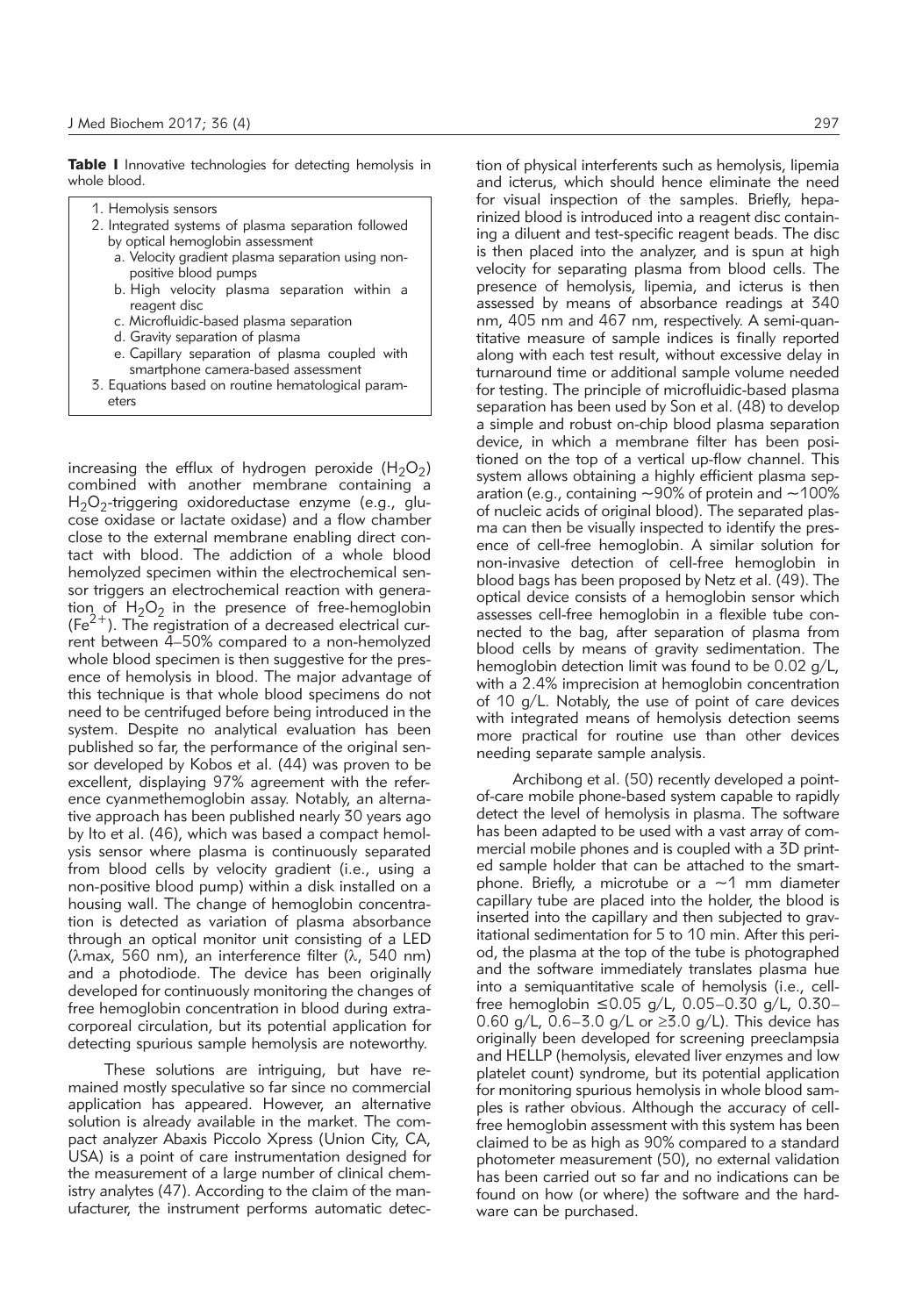One last approach, virtually the simplest and less expensive, has also been proposed for rapid estimating the risk of sample hemolysis in whole blood. This encompasses the use of a specific equation based on some routine hematological parameters such as hematocrit, hemoglobin and mean corpuscular volume (i.e., [hematocrit/hemoglobin]  $\times$  [mean corpuscular volume]). In one preliminary study the use of this formula has allowed identifying the presence of hemolysis in whole blood specimens with over 99% accuracy (51). Nevertheless the widespread applicability of this approach still needs extensive validation in other centers, using different hematological analyzers.

# Preanalytical errors recording software products

Systematic monitoring and recording of errors, either being near misses or adverse events, is one of the mainstays for reducing medical and diagnostic errors (52). Besides theoretical considerations, compliance with the accreditation criteria defined in the International Organization for Standardization (ISO) 15189: 2012 standard firmly demands implementation of an efficient procedure for errors identification and recording (53, 54). There are many potential ways the clinical laboratory can store preanalytical errors, but some of these carry important drawbacks. Although manual recording on paper forms is probably the oldest and the most widespread means to keep track of all preanalytical problems occurring in daily activity, this practice has a kaleidoscope of limitations such as the risk of accumulating a variety of unintelligible writings, unstandardized codification of errors, archiving of incomplete information and, especially, cumbersome calculation of statistics due to the need of re-entering data in a statistical software. Direct entry of preanalytical mistakes in the LIS overcomes most of these limitations, but the possibility to perform comprehensive statistic analyses is still extremely dependent upon the possibility of exporting data in a format compatible with the statistical software. The number of information about the specific event which can be stored in the LIS is also limited, so that important data such as the action undertaken to correct the error cannot always be recorded. A first step to harmonize data reporting in clinical laboratories is to find an agreement on a specific set of preanalytical quality indicators, which should be identical worldwide in order to compare the local situation with that of other laboratories, so allowing efficient benchmark. To overcome this issue, the Working Group on »Laboratory Errors and Patient Safety« (WG-LEPS) of the International Federation of Clinical Chemistry and Laboratory Medicine (IFCC) has recently defined a comprehensive list of Quality Indicators (QIs) (55), which also includes the most frequent types of preanalytical problems encountered in clinical laboratories. Since the routine application of these performance

measures by recording errors with paper forms or entering data in the LIS may still be problematic, as earlier discussed, the WG-LEPS and the Working Group for the Preanalytical Phase (WG-PRE) of the European Federation of Clinical Chemistry and Laboratory Medicine (EFLM) have jointly developed a preanalytical errors recording software for facilitating and harmonizing the activity of recording preanalytical errors (56). This program runs under Microsoft Access® (Microsoft, Redmond, WA, US), and allows recording the most important information relative to the single preanalytical mistakes, i.e., date, specimen number, patient name, healthcare setting where the sample has been collected, type of request (routine or stat), biological matrix, action undertaken, name of the laboratory professional who is recording the data and, especially, the type of errors codified according to the list of WG-LEPS QIs. The data recorded in the database can then be easily exported in various formats (e.g., »xls« or »xlsx« for being used with Microsoft Excel®), so allowing easy and efficient generation of statistics. Regardless of this software, more pressure should be placed on manufacturers of LISs to develop easy mechanisms to log and audit the data related to laboratory errors.

#### **Conclusions**

Despite many expectations were raised over the past decades, in vivo and non-invasive diagnostics remains an un met target (57, 58). With limited exceptions, such as in vivo continuous glucose monitoring (59), it is now undeniable that the blood sample collection will remain an essential part of the total testing process for long.

There is a common saying, that because you have always done something in one way, it does not mean that this way may be right. This actually reflects a human inclination to resist change, and contradicts the notorious concept that »intelligence is the ability to adapt to change« (Stephen Hawking; Oxford University graduation). Technology is taking over many human domains, including health care. It is hence rather obvious that the translation within the preanalytical phase of many promising technological innovations, such as those discussed in this article, holds great promise for decreasing the vulnerability of in vitro diagnostics and ultimately enhancing patient safety. So, the time has come to start thinking »out of the box«, or as George Bernard Shaw would put it »*The reasonable man adapts himself to the world: the unreasonable one persists in trying to adapt the world to himself. Therefore all progress depends on the unreasonable man*«.

### Conflict of interest statement

The authors stated that they have no conflicts of interest regarding the publication of this article.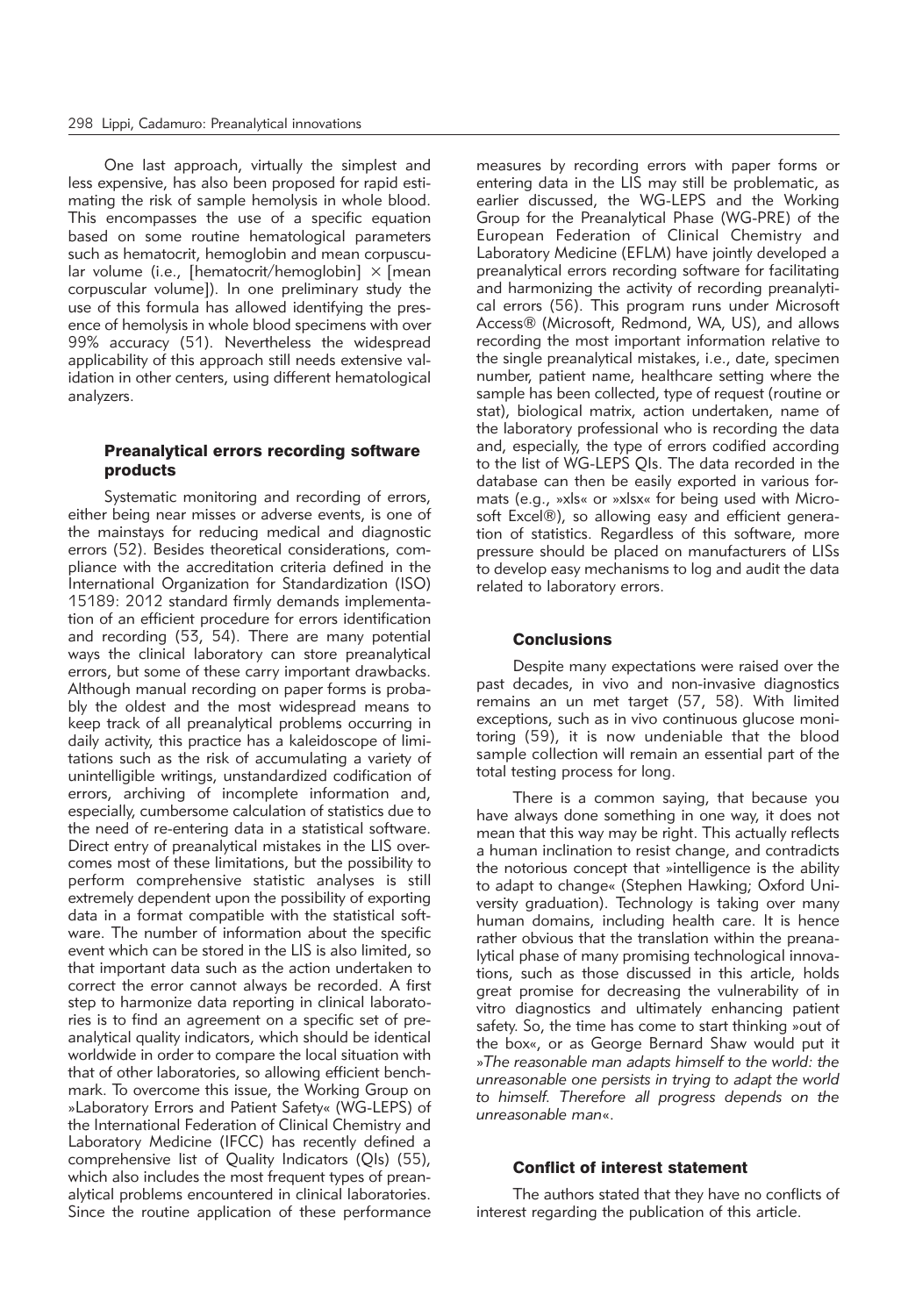#### **References**

- 1. Lippi G, Banfi G, Church S, Cornes M, De Carli G, Grankvist K, et al. Preanalytical quality improvement. In pursuit of harmony, on behalf of European Federation for Clinical Chemistry and Laboratory Medicine (EFLM) Working group for Preanalytical Phase (WG-PRE). Clin Chem Lab Med 2015; 53: 357–70.
- 2. Lippi G. Governance of preanalytical variability: travelling the right path to the bright side of the moon? Clin Chim Acta 2009; 404: 32–6.
- 3. Simundic AM. Preanalytical phase an updated review of the current evidence. Biochem Med (Zagreb) 2014; 24: 6.
- 4. Foord AG, Gulland WG. Can Technology Eliminate Human Error? Process Saf Environ Prot 2006; 84: 171– 3.
- 5. Oren E, Shaffer ER, Guglielmo BJ. Impact of emerging technologies on medication errors and adverse drug events. Am J Health Syst Pharm 2003; 60: 1447–58.
- 6. Lippi G, Simundic AM, Mattiuzzi C. Overview on patient safety in healthcare and laboratory diagnostics. Biochem Med (Zagreb) 2010; 20: 131–43.
- 7. Simundic AM, Lippi G. Preanalytical phase–a continuous challenge for laboratory professionals. Biochem Med (Zagreb) 2012; 22: 145–9.
- 8. Lippi G, Baird GS, Banfi G, Bölenius K, Cadamuro J, Church S, et al. Improving quality in the preanalytical phase through innovation, on behalf of the European Federation for Clinical Chemistry and Laboratory Medicine (EFLM) Working Group for Preanalytical Phase (WG-PRE). Clin Chem Lab Med 2017; 55: 489–500.
- 9. Lippi G, Guidi GC. Risk management in the preanalytical phase of laboratory testing. Clin Chem Lab Med 2007; 45: 720–7.
- 10. Zidel, T. A Lean Guide to Transforming Healthcare. 1st ed. Am Soc Qual – Quality Press, Milwaukee 2006.
- 11. Lima-Oliveira G, Lippi G, Salvagno GL, Picheth G, Guidi GC. Laboratory Diagnostics and Quality of Blood Collection. J Med Biochem 2015; 34: 288–94.
- 12. Ialongo C, Bernardini S. Phlebotomy, a bridge between laboratory and patient. Biochem Med (Zagreb) 2016; 26: 17–33.
- 13. Simundic AM, Cornes M, Grankvist K, Lippi G, Nybo M, Kovalevskaya S, et al. Survey of national guidelines, education and training on phlebotomy in 28 European countries: an original report by the European Federation of Clinical Chemistry and Laboratory Medicine (EFLM) working group for the preanalytical phase (WG-PA). Clin Chem Lab Med 2013; 51: 1585–93.
- 14. Simundic AM, Church S, Cornes MP, Grankvist K, Lippi G, Nybo M, et al. Compliance of blood sampling procedures with the CLSI H3-A6 guidelines: An observational study by the European Federation of Clinical Chemistry and Laboratory Medicine (EFLM) working group for the preanalytical phase (WG-PRE). Clin Chem Lab Med 2015; 53: 1321–31.
- 15. Lillo R, Salinas M, Lopez-Garrigos M, Naranjo-Santana Y, Gutierrez M, Marin MD, et al. Reducing preanalytical lab-

oratory sample errors through educational and technological interventions. Clin Lab 2012; 58: 911–7.

- 16. Díaz CE, Fernández R, Armada M, García F. A research review on clinical needs, technical requirements, and normativity in the design of surgical robots. Int J Med Robot 2017 Jan 20. doi: 10.1002/rcs.1801. [Epub ahead of print].
- 17. Chen A, Nikitczuk K, Nikitczuk J, Maguire T, Yarmush M. Portable robot for autonomous venipuncture using 3D near infrared image guidance. Technology (Singap World Sci) 2013; 1: 72–87.
- 18. Chen AI, Balter ML, Maguire TJ, Yarmush ML. Real-time Needle Steering in Response to Rolling Vein Deformation by a 9-DOF Image-Guided Autonomous Venipuncture Robot. Rep U S 2015; 2015: 2633–8.
- 19. Balter ML, Chen AI, Maguire TJ, Yarmush ML. The System Design and Evaluation of a 7-DOF Image-Guided Venipuncture Robot. IEEE Trans Robot 2015; 31: 1044–53.
- 20. Chen AI, Balter ML, Maguire TJ, Yarmush ML. 3D Near Infrared and Ultrasound Imaging of Peripheral Blood Vessels for Real-Time Localization and Needle Guidance. Med Image Comput Comput Assist Interv 2016; 9902: 388–96.
- 21. Lippi G, Cornes MP, Grankvist K, Nybo M, Simundic AM. EFLM WG-Preanalytical phase opinion paper: local validation of blood collection tubes in clinical laboratories. Clin Chem Lab Med 2016; 54: 755–60.
- 22. Lippi G, Chiozza L, Mattiuzzi C, Plebani M. Patient and Sample Identification. Out of the Maze? J Med Biochem. 2017 36: 107–12.
- 23. Swedberg C. Chip-size Passive RFID Tag Promises Long Range. Available at: http: //www.rfidjournal.com/articles/view?4585. RFID Journal. Last accessed, 20 April 2017.
- 24. Gravesen P, Raaby Poulsen K, Dirac H. Lab-on-a-chip technology for continuous glucose monitoring. J Diabetes Sci Technol 2007; 1: 372–4.
- 25. Generelli S, Jacquemart R, de Rooij NF, Jolicoeur M, Koudelka-Hep M, Guenat OT. Potentiometric platform for the quantification of cellular potassium efflux. Lab Chip 2008; 8: 1210–5.
- 26. Temiz Y, Lovchik RD, Kaigala GV, Delamarche E. Lab-ona-chip devices: How to close and plug the lab? Microelectron Eng 2015; 132: 156–75.
- 27. Lippi G, Blanckaert N, Bonini P, Green S, Kitchen S, Palicka V, et al. Haemolysis: an overview of the leading cause of unsuitable specimens in clinical laboratories. Clin Chem Lab Med 2008; 46: 764–72.
- 28. Adcock Funk DM, Lippi G, Favaloro EJ. Quality standards for sample processing, transportation, and storage in hemostasis testing. Semin Thromb Hemost 2012; 38: 576–85.
- 29. Esfandyarpour R, DiDonato MJ, Yang Y, Durmus NG, Harris JS, Davis RW. Multifunctional, inexpensive, and reusable nanoparticle-printed biochip for cell manipula-